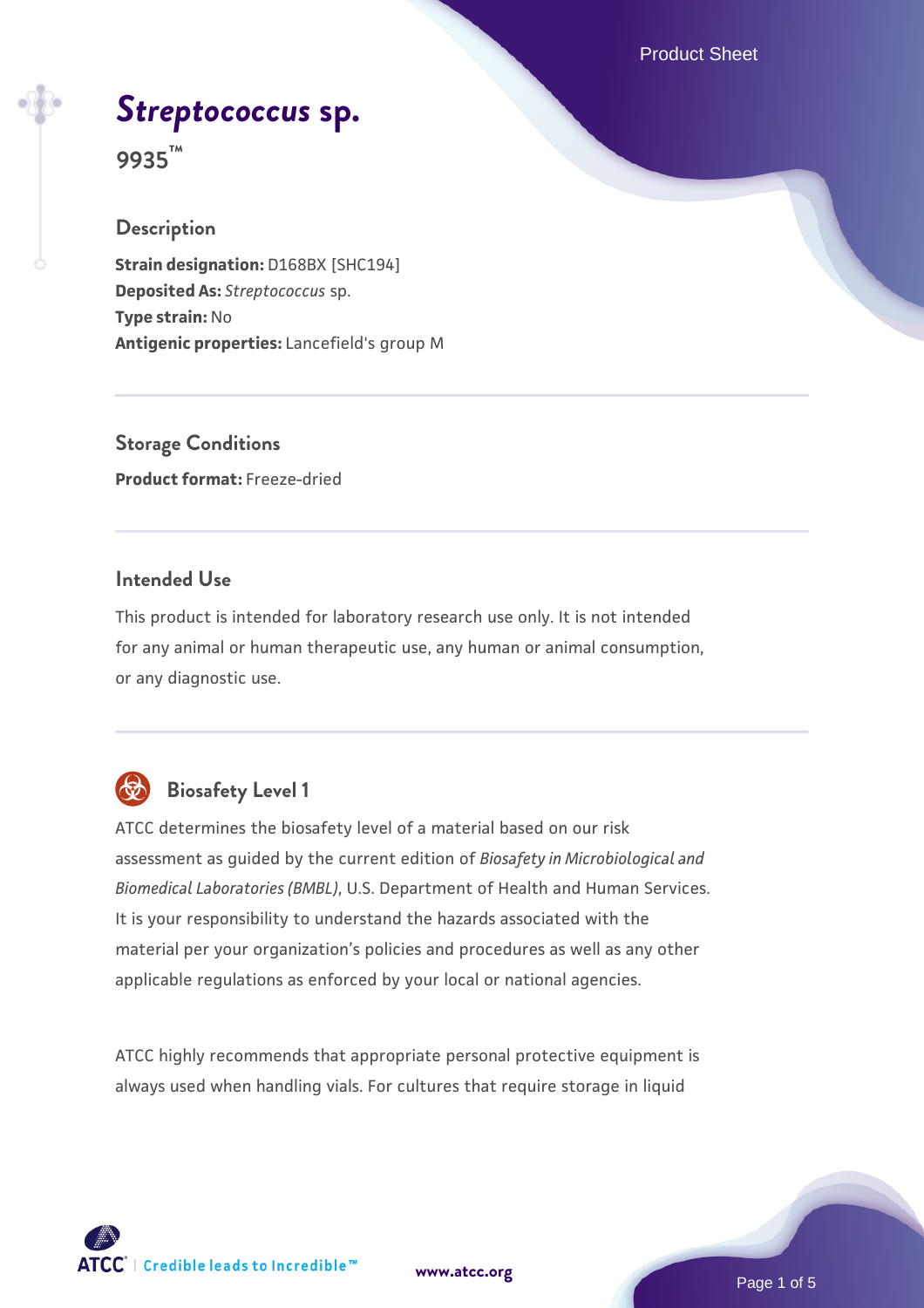#### **[Streptococcus](https://www.atcc.org/products/9935) [sp.](https://www.atcc.org/products/9935) Product Sheet Streptococcus** sp. **9935**

nitrogen, it is important to note that some vials may leak when submersed in liquid nitrogen and will slowly fill with liquid nitrogen. Upon thawing, the conversion of the liquid nitrogen back to its gas phase may result in the vial exploding or blowing off its cap with dangerous force creating flying debris. Unless necessary, ATCC recommends that these cultures be stored in the vapor phase of liquid nitrogen rather than submersed in liquid nitrogen.

#### **Certificate of Analysis**

For batch-specific test results, refer to the applicable certificate of analysis that can be found at www.atcc.org.

### **Growth Conditions**

**Medium:**  [ATCC Medium 4: Rabbit blood Medium](https://www.atcc.org/-/media/product-assets/documents/microbial-media-formulations/4/atcc-medium-0004.pdf?rev=c76fa526d381497695ce581b483e9720) **Temperature:** 37°C

#### **Material Citation**

If use of this material results in a scientific publication, please cite the material in the following manner: *Streptococcus* sp. (ATCC 9935)

#### **References**

References and other information relating to this material are available at www.atcc.org.





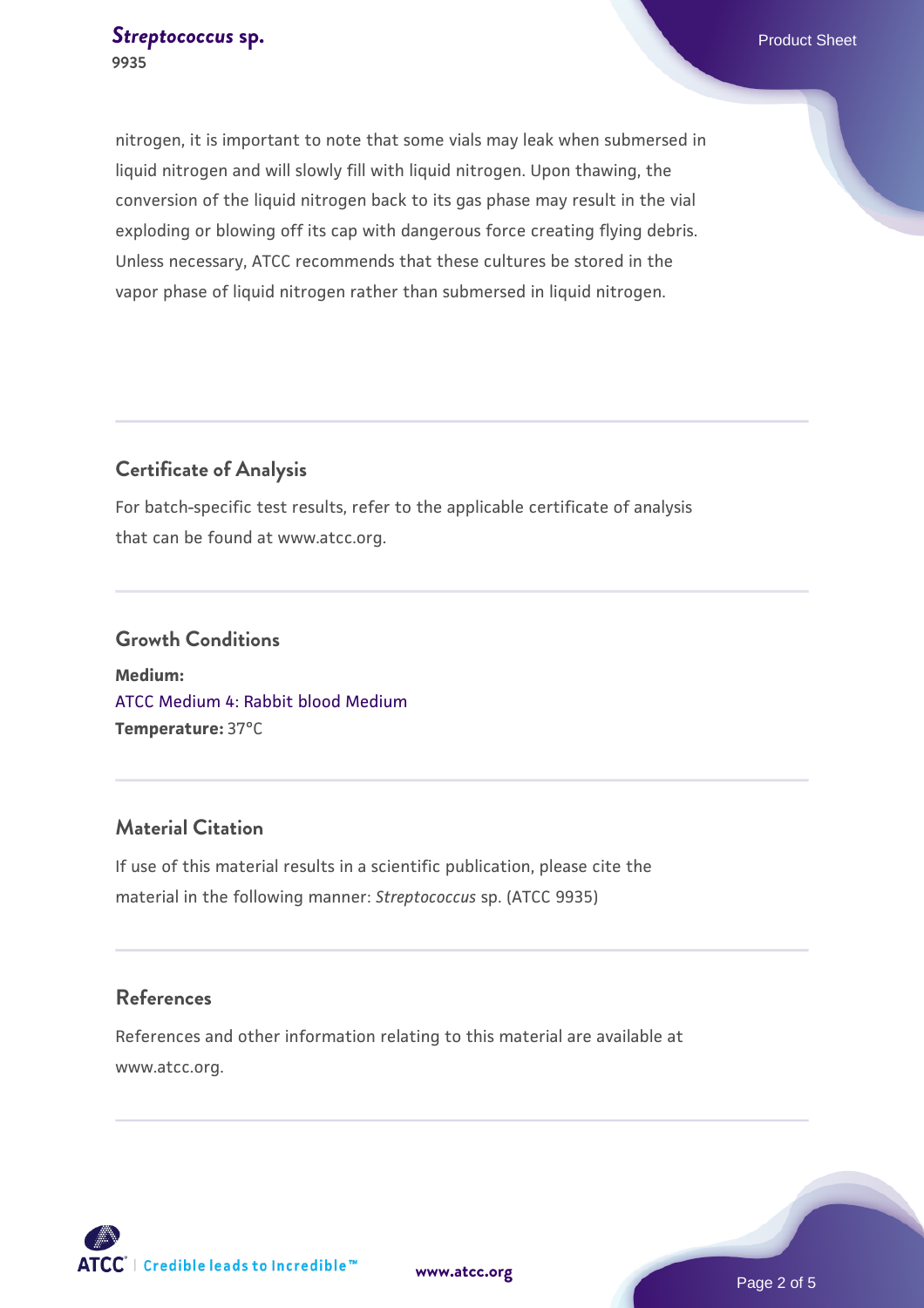#### **[Streptococcus](https://www.atcc.org/products/9935) [sp.](https://www.atcc.org/products/9935) Product Sheet Streptococcus** sp. **9935**

#### **Warranty**

The product is provided 'AS IS' and the viability of ATCC® products is warranted for 30 days from the date of shipment, provided that the customer has stored and handled the product according to the information included on the product information sheet, website, and Certificate of Analysis. For living cultures, ATCC lists the media formulation and reagents that have been found to be effective for the product. While other unspecified media and reagents may also produce satisfactory results, a change in the ATCC and/or depositor-recommended protocols may affect the recovery, growth, and/or function of the product. If an alternative medium formulation or reagent is used, the ATCC warranty for viability is no longer valid. Except as expressly set forth herein, no other warranties of any kind are provided, express or implied, including, but not limited to, any implied warranties of merchantability, fitness for a particular purpose, manufacture according to cGMP standards, typicality, safety, accuracy, and/or noninfringement.

#### **Disclaimers**

This product is intended for laboratory research use only. It is not intended for any animal or human therapeutic use, any human or animal consumption, or any diagnostic use. Any proposed commercial use is prohibited without a license from ATCC.

While ATCC uses reasonable efforts to include accurate and up-to-date information on this product sheet, ATCC makes no warranties or representations as to its accuracy. Citations from scientific literature and patents are provided for informational purposes only. ATCC does not warrant that such information has been confirmed to be accurate or complete and the customer bears the sole responsibility of confirming the accuracy and completeness of any such information.

This product is sent on the condition that the customer is responsible for and assumes all risk and responsibility in connection with the receipt, handling,



**[www.atcc.org](http://www.atcc.org)**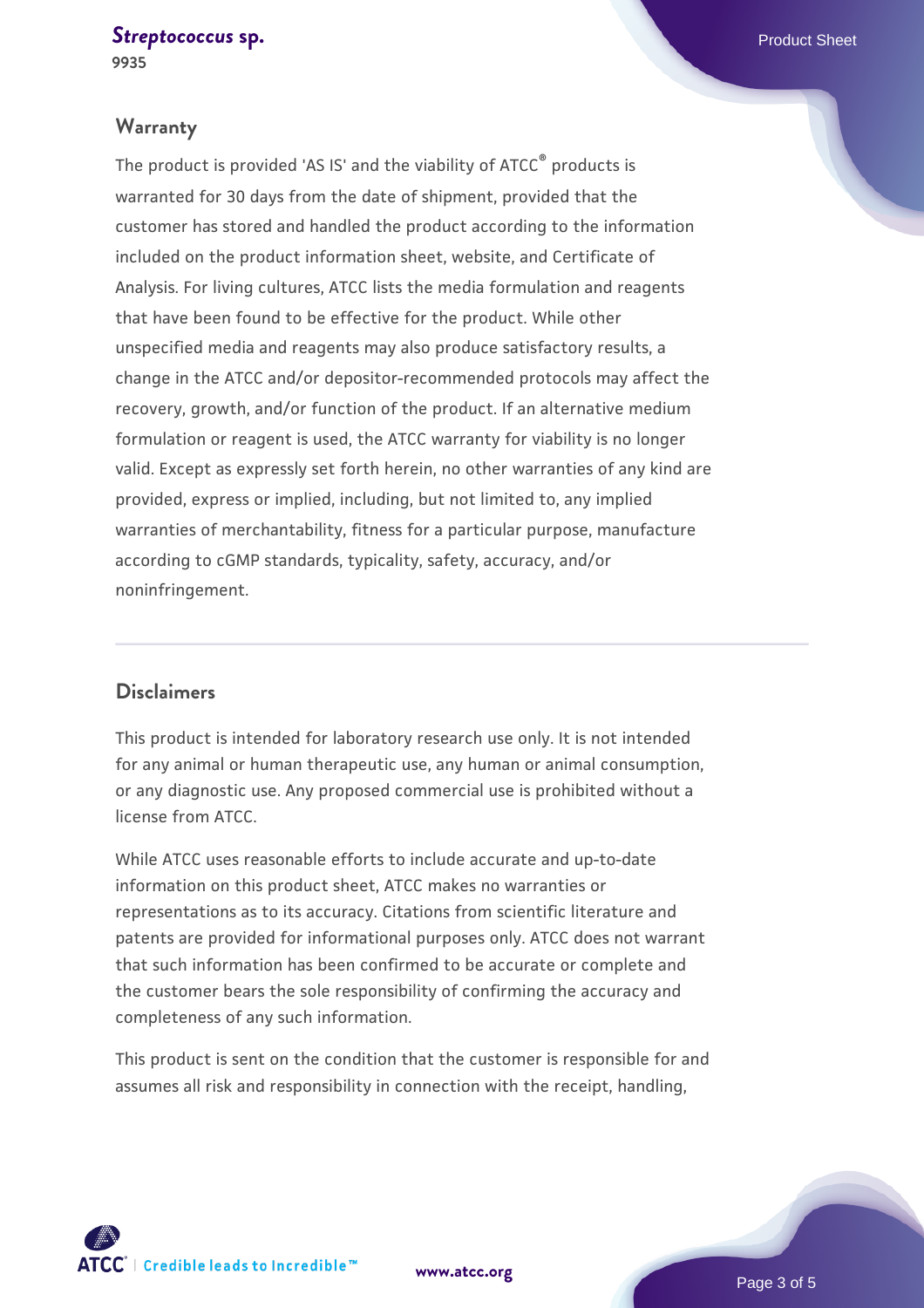storage, disposal, and use of the ATCC product including without limitation taking all appropriate safety and handling precautions to minimize health or environmental risk. As a condition of receiving the material, the customer agrees that any activity undertaken with the ATCC product and any progeny or modifications will be conducted in compliance with all applicable laws, regulations, and guidelines. This product is provided 'AS IS' with no representations or warranties whatsoever except as expressly set forth herein and in no event shall ATCC, its parents, subsidiaries, directors, officers, agents, employees, assigns, successors, and affiliates be liable for indirect, special, incidental, or consequential damages of any kind in connection with or arising out of the customer's use of the product. While reasonable effort is made to ensure authenticity and reliability of materials on deposit, ATCC is not liable for damages arising from the misidentification or misrepresentation of such materials.

Please see the material transfer agreement (MTA) for further details regarding the use of this product. The MTA is available at www.atcc.org.

#### **Copyright and Trademark Information**

© ATCC 2021. All rights reserved.

ATCC is a registered trademark of the American Type Culture Collection.

#### **Revision**

This information on this document was last updated on 2021-05-19

#### **Contact Information**

ATCC 10801 University Boulevard Manassas, VA 20110-2209 USA